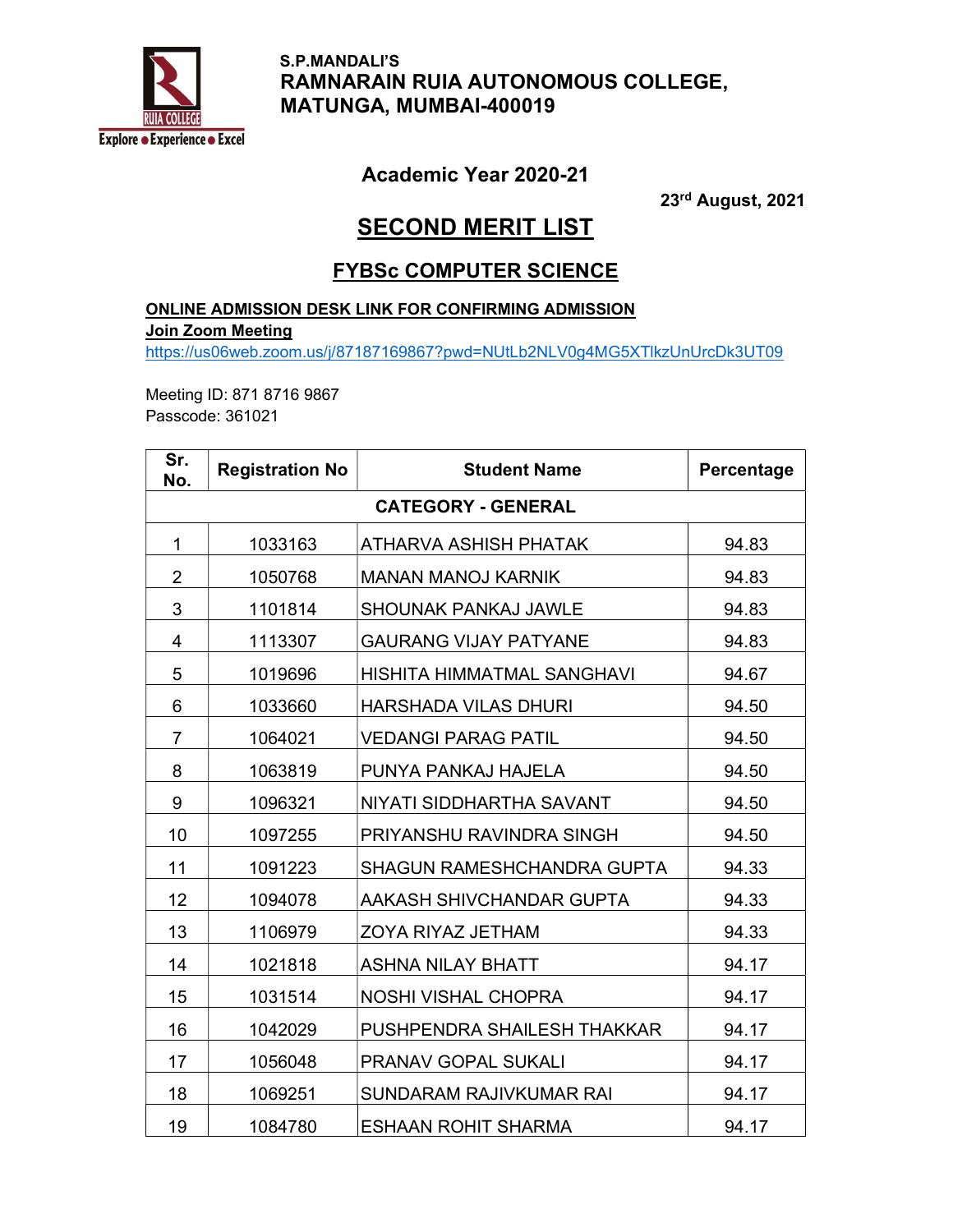| Sr.<br>No. | <b>Registration No</b> | <b>Student Name</b>                 | Percentage |
|------------|------------------------|-------------------------------------|------------|
| 20         | 1100805                | <b>ISHITA ANILKUMAR YADAV</b>       | 94.17      |
| 21         | 1024569                | <b>MOHIT KRISHNAKUMAR BHASIN</b>    | 94.00      |
| 22         | 1054588                | <b>MOHIT KRISHNAKUMAR BHASIN</b>    | 94.00      |
| 23         | 1071436                | PRAILIN PRIYANKA NADAR              | 94.00      |
| 24         | 1075591                | <b>ARNAV DILIP TALEKAR</b>          | 94.00      |
| 25         | 1082172                | <b>TANISH PARESH ANAM</b>           | 94.00      |
| 26         | 1096968                | <b>OM SURESH PARAB</b>              | 94.00      |
| 27         | 1082011                | ABHISHEK PRAMOD RAI                 | 93.83      |
| 28         | 1032680                | <b>SNEHA VILAS MIRGAL*</b>          | 93.83      |
| 29         | 1048613                | <b>GANESH SURESH PARDHI*</b>        | 93.83      |
| 30         | 1087114                | <b>RISHAV RAJU JHA</b>              | 93.83      |
| 31         | 1032012                | SAMIKSHA SUNIL ADVILKAR*            | 93.83      |
| 32         | 1092519                | RISHIKESH BASANT SAHU*              | 93.83      |
| 33         | 1032820                | <b>FATIMA SHABBIR KHAN SARGUROH</b> | 93.67      |
| 34         | 1040517                | <b>HIMANSHU NILESH LOHOTE</b>       | 93.67      |
| 35         | 1046548                | <b>CHETANA SUDAM DHONGADE</b>       | 93.67      |
| 36         | 1082292                | <b>JENNIFERSWEETY JOSWA NADAR</b>   | 93.67      |
| 37         | 1100932                | RAHUL RAMKISHUN VARMA               | 93.67      |
| 38         | 1023806                | <b>MOHAK PRAKASH WAGHMARE*</b>      | 93.67      |
| 39         | 1062838                | <b>TISHHA NULL AGRAWAL</b>          | 93.60      |
| 40         | 1060652                | OMKAR SANJAY KUMBHAR*               | 93.60      |
| 41         | 1042424                | <b>KAVITA ARUN KHAIRE</b>           | 93.50      |
| 42         | 1074584                | <b>AMOGH MAHESH PARULEKAR</b>       | 93.50      |
| 43         | 1107646                | <b>TANMAY SANDEEP RANE</b>          | 93.50      |
| 44         | 1080732                | SOHAM DATTARAM SAINDRE*             | 93.50      |
| 45         | 1123336                | RUTUJA SANDEEP PATIL*               | 93.50      |
| 46         | 1027981                | JYESHT K SANJAY CHETTY              | 93.33      |
| 47         | 1093892                | <b>HAJERA IBRAHIM ALI</b>           | 93.33      |
| 48         | 1118008                | <b>AVANTI ARUN SHINDE</b>           | 93.33      |
| 49         | 1031372                | AADITYA S. PATIL*                   | 93.20      |
| 50         | 1063984                | <b>VIDHI PRAGNESH SHETH*</b>        | 93.17      |
| 51         | 1021598                | <b>KUSH MITHIL PAI</b>              | 93.17      |
| 52         | 1081219                | ADITYA SURESH NAMBIAR               | 93.17      |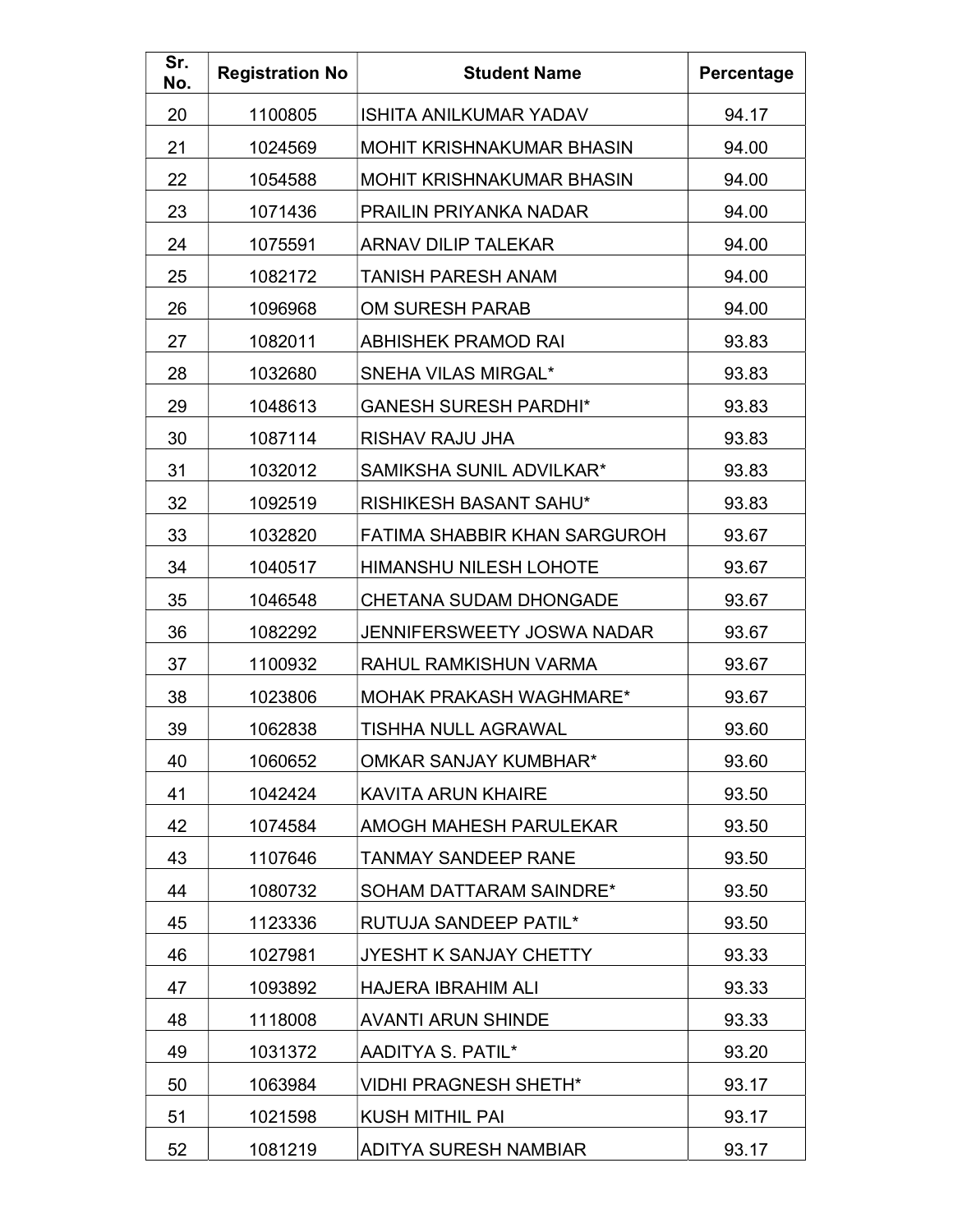| Sr.<br>No.            | <b>Registration No</b> | <b>Student Name</b>                           | Percentage |  |  |
|-----------------------|------------------------|-----------------------------------------------|------------|--|--|
| 53                    | 1070637                | <b>NEEL SANJAY RAUL</b>                       | 93.17      |  |  |
| 54                    | 1107973                | <b>PRERNA SURESH MORE</b>                     | 93.17      |  |  |
| 55                    | 1067069                | <b>ALISTAIR NORBERT DSOUZA</b>                | 93.00      |  |  |
| 56                    | 1072968                | <b>MANJARI GOPAKUMAR NAIR</b>                 | 93.00      |  |  |
| 57                    | 1084920                | SNEHA SADASHIV PATIL                          | 93.00      |  |  |
| 58                    | 1097471                | <b>ADITYA SANTOSH SALVI</b>                   | 93.00      |  |  |
| 59                    | 1099144                | <b>ANTONY JERRY CHIRAYATH</b>                 | 93.00      |  |  |
| 60                    | 1030598                | AARSH KESHAV CHOUDHARY*                       | 93.00      |  |  |
| 61                    | 1053947                | <b>SUMITA AVINASH SHINDE*</b>                 | 93.00      |  |  |
| 62                    | 1097936                | SAURABH SHRIDHAR POPALWAD*                    | 93.00      |  |  |
| 63                    | 1028536                | DAVID JOSEPH DABREO                           | 92.83      |  |  |
| 64                    | 1029666                | PRATHAMESH RAJESH KULKARNI                    | 92.83      |  |  |
| 65                    | 1044822                | NIKHIL VILAS CHAVAN                           | 92.83      |  |  |
| 66                    | 1094051                | <b>UMAIR JAVED KHAN</b>                       | 92.83      |  |  |
| 67                    | 1023881                | <b>SAKSHI SAMEER NARASAPUR</b>                | 92.80      |  |  |
|                       |                        | <b>CATEGORY - EWS</b>                         |            |  |  |
| 68                    | 1086154                | PRAJAKTA VITHAL PATIL                         | 90.83      |  |  |
| 69                    | 1029010                | <b>CHAITANYA POPAT KARALE</b>                 | 89.33      |  |  |
| 70                    | 1024308                | <b>SHUBHAM SHIVAJI KELUSKAR</b>               | 88.67      |  |  |
| 71                    | 1021439                | SOHAIL SHAHID SHAIKH                          | 88.17      |  |  |
| <b>CATEGORY - SC</b>  |                        |                                               |            |  |  |
| 72                    | 1071258                | <b>TANVIR SUNIL KAMBLE</b>                    | 92.50      |  |  |
| 73                    | 1030812                | <b>SAHIL AVINASH SALVE</b>                    | 92.00      |  |  |
| 74                    | 1026849                | ARYAN SANJAY NIKALE                           | 92.00      |  |  |
| 75                    | 1067124                | <b>SHREYASH MANGESH</b><br><b>NANDGAONKAR</b> | 91.50      |  |  |
| <b>CATEGORY - ST</b>  |                        |                                               |            |  |  |
| 76                    | 1111123                | <b>BHUMIKA VITHAL SHENDE</b>                  | 92.17      |  |  |
|                       |                        | <b>CATEGORY – NT-D</b>                        |            |  |  |
| 77                    | 1080619                | ANTARA SANJAY AVHAD                           | 88.50      |  |  |
| <b>CATEGORY - OBC</b> |                        |                                               |            |  |  |
| 78                    | 1116544                | <b>KALYANI MOHAN PATIL</b>                    | 91.50      |  |  |
| 79                    | 1060640                | <b>OJAS SANTOSH GANGAN</b>                    | 91.33      |  |  |
| 80                    | 1075218                | YASH SHARAD PAWASKAR                          | 91.17      |  |  |